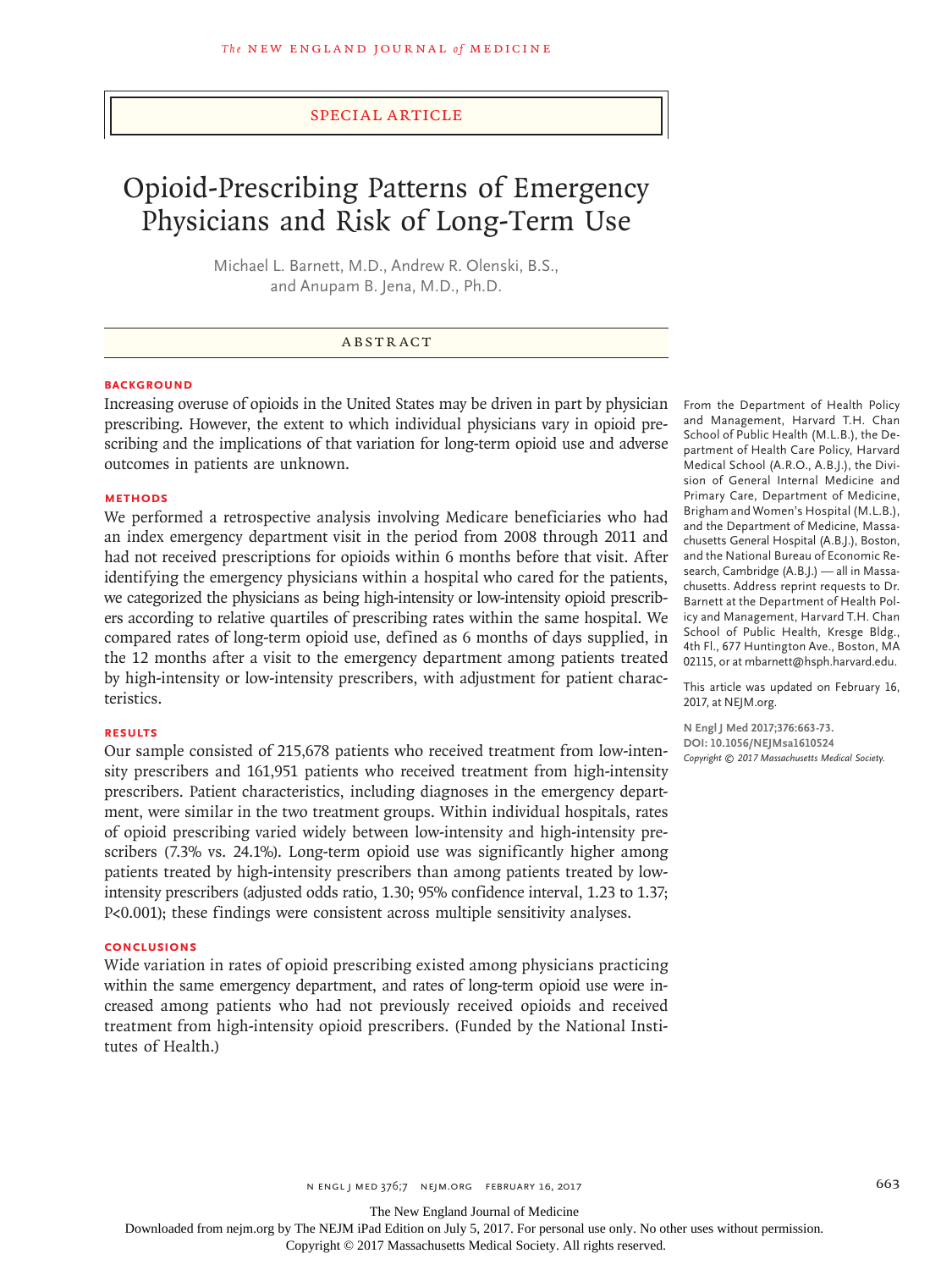**RATES OF OPIOID PRESCRIBING AND**<br>opioid-related overdose deaths have quadrupled in the United States over the past<br>three decades.<sup>1-3</sup> This epidemic has increasingly opioid-related overdose deaths have quadrupled in the United States over the past three decades.<sup>1-3</sup> This epidemic has increasingly affected the elderly Medicare population, among whom rates of hospitalization for opioid overdoses quintupled from 1993 through 2012.<sup>4-6</sup> The risks of opioid use are particularly pronounced among the elderly, who are vulnerable to their sedating side effects, even at therapeutic doses.<sup>7</sup> Multiple studies have shown increased rates of falls, fractures, and death from any cause associated with opioid use in this population.8-11 Even short-term opioid use may confer a predisposition to these side effects and to opioid dependence.<sup>12</sup>

It is frequently argued that the prescribing behavior of physicians has been a driver of the opioid epidemic.13,14 Prescribing has increased to the point that in 2010, enough opioids were prescribed in the United States to provide every American adult with 5 mg of hydrocodone every 4 hours for a month.<sup>1,14</sup> This growth may be driven in part by high variability in physician prescribing of opioids; this variability may reflect overprescribing beyond what is required for appropriate pain management.<sup>1,15,16</sup> This inconsistency is not surprising, because few clinical guidelines exist, and there is limited evidence to direct the appropriate use of opioids.17,18 However, few studies have investigated the extent to which individual physicians vary in opioid prescribing and the implications of that variation for long-term opioid use and related adverse outcomes in patients.

To examine the extent to which emergency physicians within the same hospital varied in rates of opioid prescribing, we studied a national sample of Medicare beneficiaries who received treatment in an emergency department and who had not used prescription opioids within 6 months before the index visit to the emergency department. In order to understand how initial exposure to an opioid relates to subsequent outcomes, we identified highintensity and low-intensity opioid prescribers within each hospital and examined rates of long-term opioid use and future hospitalizations among patients treated by these two groups of prescribers.19,20 To address the challenge of selection bias, we relied on the fact that patients are unlikely to choose an emergency department physician once they have chosen a facility.

#### Methods

## **Study Population**

Using the Centers for Medicare and Medicaid Services carrier files for a 20% random sample of beneficiaries from January 1, 2008, through December 31, 2011, we identified index emergency department visits at acute care hospitals by Medicare beneficiaries. We defined an index visit as the earliest visit at which a beneficiary had an evaluation and a management claim by an emergency medicine physician with a place-of-service designation in the emergency department. Emergency medicine physicians were defined as physicians with an emergency medicine specialty who billed 90% or more of claims with an emergency department place of service. We included only one index visit to the emergency department per beneficiary and excluded all visits to the emergency department that resulted in a hospital admission.

We limited our analyses to beneficiaries who had been continuously enrolled in Medicare Part D for 18 months or more, including at least the period from 6 months before the index visit to 12 months afterward. We included only beneficiaries who had not had an opioid prescription filled in the 6 months before the index visit. In addition, we excluded beneficiaries with hospice claims or a cancer diagnosis between 2008 and 2012.

We assigned each index emergency department visit to a physician according to the billing National Provider Identifier (NPI) and then linked each visit to a hospital by matching to facility claims in the outpatient department file according to the date and beneficiary. To ensure that we had an adequate sample size at the physician and hospital level, we excluded physicians with fewer than five emergency department visits and hospitals with fewer than five physicians billing for emergency department visits in our sample. If physicians practiced in more than one hospital, they were assigned to the hospital at which they had the most visits, and any visits at other facilities were excluded.

This study was approved by the institutional review board at Harvard Medical School, which waived the requirement for informed consent since the data were deidentified and only aggregate results would be reported.

The New England Journal of Medicine

Downloaded from nejm.org by The NEJM iPad Edition on July 5, 2017. For personal use only. No other uses without permission.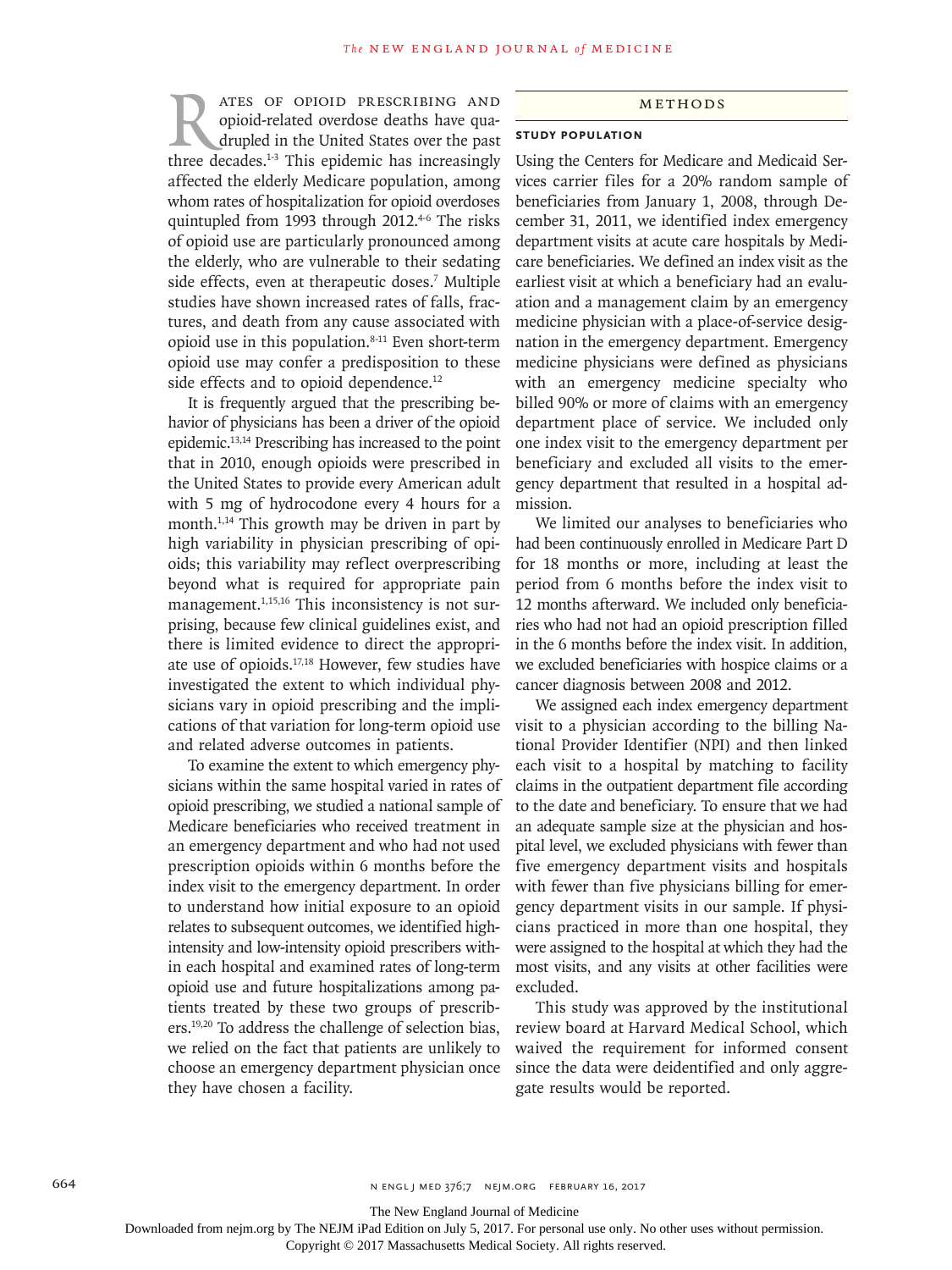## **Definitions of Opioid Prescriptions and Intensity of Physicians' Prescribing**

We identified prescription claims corresponding to an opioid (excluding methadone) according to the National Drug Code in the Medicare Part D database.16 We attributed an opioid prescription to an index emergency department visit and the associated physician if it was filled by the patient within 7 days after the date of the emergency department visit; in a sensitivity analysis, we restricted this duration to 3 days. This attribution method was necessary because prescriber NPI information is not available in the Part D database (see the Methods and Results section in the Supplementary Appendix, available with the full text of this article at NEJM.org). For this and subsequent opioid prescriptions, we extracted the number of days for which opiates were supplied and calculated the morphine equivalents dispensed, using standard conversion tables.<sup>21</sup>

We defined the main exposure as treatment by a "high-intensity" or "low-intensity" opioid prescribing physician within the same hospital. For each physician, we first calculated the proportion of all emergency department visits after which an opioid prescription was filled. We then grouped physicians into quartiles of rates of opioid prescribing within each hospital and classified physicians as being in the top (high-intensity) or bottom (low-intensity) quartile of prescribing rates. In 93 hospitals, because of a high number of prescribers who did not prescribe opioids, there were fewer than four separate groups of prescribers to assign to quartiles; therefore, the highest and lowest prescribers in a hospital were assigned to the high-intensity and low-intensity groups. We also defined an alternative exposure, classifying physicians according to the median dose (in morphine equivalents) of prescriptions filled after an emergency department visit ("high-dose intensity" and "low-dose intensity").

## **Outcomes**

Our primary outcome was long-term opioid use, which we defined as 180 days or more of opioids supplied in the 12 months after an index emergency department visit, excluding prescriptions within 30 days after the index visit. We applied this exclusion because otherwise this outcome, by design, would be correlated with our definition of the main exposure. We chose 180 days as a specific marker for clinically significant long-term opioid use beyond the common duration of 90 days described in previous literature.<sup>16,22,23</sup> Therefore, this outcome captures the extent to which other physicians prescribe opioids for the subsequent 12 months after a patient's index emergency department visit.

Secondary outcomes were rates of hospital encounters (emergency department visits, hospitalizations, or both), including those potentially related to adverse effects of opioids and those associated with a selection of medical conditions that were unlikely to be influenced by opioid use, in the 12 months after an index emergency department visit (definitions are provided in the Methods and Results section in the Supplementary Appendix).8-10,24 To assess for possible undertreatment of pain by low-intensity prescribers that could have led to repeat emergency care, we also measured rates of repeat emergency department visits at 14 and 30 days that resulted in the same primary diagnosis as the initial emergency department visit, classified according to Clinical Classifications Software (CCS) groups (categorizations of codes in the *International Classification of Diseases, 9th Revision*).25

## **Patient Covariates**

We collected information on the patients' age, sex, race or ethnic group, dual eligibility for Medicaid and Medicare coverage, and disability status.<sup>26</sup> Using the Chronic Conditions Warehouse database, we also captured the presence of any of 11 chronic conditions (Table 1) as well as the number of coexisting chronic conditions that a patient had at the time of an index emergency department visit.

## **Statistical Analysis**

Our strategy to reduce selection bias relied on the assumption that within the same hospital, patients do not choose specific emergency physicians, and therefore patients treated by physicians of varying opioid prescribing intensity may be similar with respect to both observable and unobservable characteristics. To assess this approach, we compared the characteristics of patients who saw high-intensity prescribers with those who saw low-intensity prescribers. We assessed balance in the case mix by comparing rates of visits classified according to the top 25 CCS groups, as well as by plotting the

n engl j med 376;7 nejm.org February 16, 2017 665

The New England Journal of Medicine

Downloaded from nejm.org by The NEJM iPad Edition on July 5, 2017. For personal use only. No other uses without permission.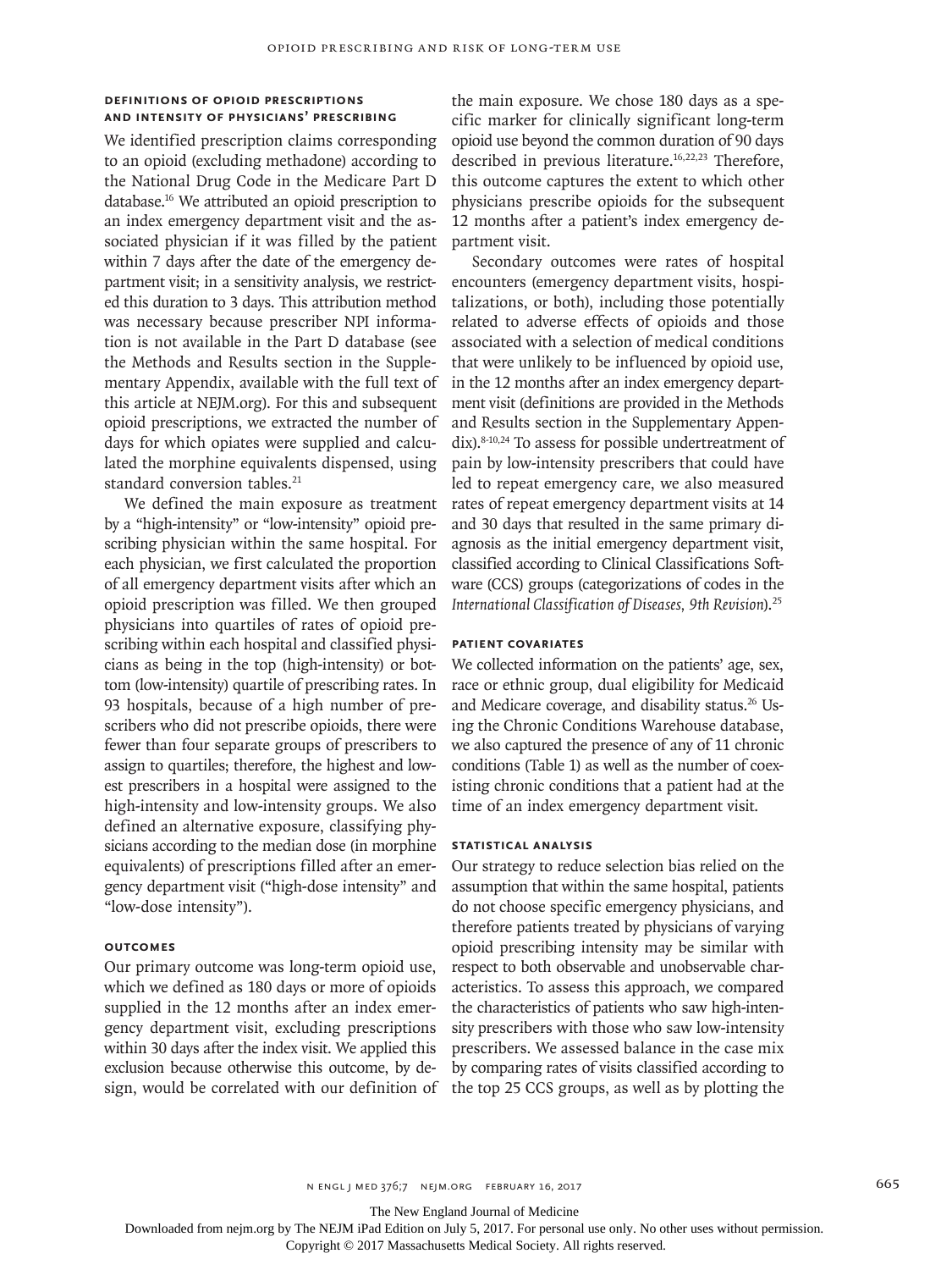| Table 1. Characteristics of the Patients, According to Opioid Prescribing Intensity of Physician Seen.* |                                                                                               |                                                                                              |          |  |  |
|---------------------------------------------------------------------------------------------------------|-----------------------------------------------------------------------------------------------|----------------------------------------------------------------------------------------------|----------|--|--|
| Characteristic                                                                                          | <b>Patients Treated by</b><br><b>Low-Intensity Prescriber</b><br>$(N = 215,678)$ <sup>*</sup> | <b>Patients Treated by</b><br><b>High-Intensity Prescriber</b><br>$(N=161,951)$ <sup>*</sup> | P Value: |  |  |
| Age (yr)                                                                                                | $68.8 \pm 16.3$                                                                               | $68.2 \pm 16.4$                                                                              | < 0.001  |  |  |
| Female sex (%)                                                                                          | 64.5                                                                                          | 64.5                                                                                         | 0.75     |  |  |
| White race (%) §                                                                                        | 76.6                                                                                          | 75.9                                                                                         | 0.03     |  |  |
| Medicare-Medicaid dual eligibility (%)                                                                  | 49.3                                                                                          | 49.6                                                                                         | 0.19     |  |  |
| Disabled (%)                                                                                            | 36.4                                                                                          | 37.6                                                                                         | < 0.001  |  |  |
| Chronic conditions (no.)                                                                                | $3.6 \pm 2.3$                                                                                 | $3.5 \pm 2.3$                                                                                | < 0.001  |  |  |
| Presence of chronic illness (%)                                                                         |                                                                                               |                                                                                              |          |  |  |
| Acute myocardial infarction                                                                             | 49.8                                                                                          | 48.5                                                                                         | < 0.001  |  |  |
| Alzheimer's dementia                                                                                    | 17.5                                                                                          | 16.0                                                                                         | < 0.001  |  |  |
| Atrial fibrillation                                                                                     | 13.6                                                                                          | 12.7                                                                                         | < 0.001  |  |  |
| Cerebrovascular disease                                                                                 | 17.3                                                                                          | 16.3                                                                                         | < 0.001  |  |  |
| Chronic kidney disease                                                                                  | 20.6                                                                                          | 20.1                                                                                         | < 0.001  |  |  |
| Chronic obstructive pulmonary disease                                                                   | 28.1                                                                                          | 27.2                                                                                         | < 0.001  |  |  |
| Congestive heart failure                                                                                | 30.5                                                                                          | 29.0                                                                                         | < 0.001  |  |  |
| Depression                                                                                              | 39.5                                                                                          | 39.5                                                                                         | 0.94     |  |  |
| <b>Diabetes</b>                                                                                         | 37.8                                                                                          | 37.7                                                                                         | 0.69     |  |  |
| Hyperlipidemia                                                                                          | 69.5                                                                                          | 69.1                                                                                         | 0.09     |  |  |
| Hypertension                                                                                            | 78.1                                                                                          | 77.4                                                                                         | < 0.001  |  |  |
| Census region (%)                                                                                       |                                                                                               |                                                                                              |          |  |  |
| Northeast                                                                                               | 19.8                                                                                          | 20.9                                                                                         | 0.03     |  |  |
| Midwest                                                                                                 | 24.4                                                                                          | 23.2                                                                                         | 0.01     |  |  |
| South                                                                                                   | 38.4                                                                                          | 38.6                                                                                         | 0.82     |  |  |
| West                                                                                                    | 17.3                                                                                          | 17.3                                                                                         | 0.97     |  |  |

\* Plus–minus values are means ±SD.

† Within each hospital, high-intensity and low-intensity prescribers were defined as the top (high) or bottom (low) quartile of emergency physician prescribers in terms of opioid prescribing. Since many physicians did not prescribe opioids, some hospitals had many physicians with prescribing rates equal to zero in the low-intensity prescriber group, making it larger overall than the high-intensity group. Low-intensity prescribers included 8297 physicians; the total number (±SD) of patients per physician was 26.0±18.6. High-intensity prescribers included 6133 physicians; the total number of patients per physician was 26.4±18.5.

‡ Unadjusted P values were estimated with the use of Student's t-test for means or the z-test for comparison of proportions. Race or ethnic group was self-reported.

cumulative distribution of the primary-diagnosis CCS group between high-intensity and low-intensity prescribers. Differences in distributions between groups were assessed with the use of the Kolmogorov–Smirnov test.27

We then computed unadjusted rates and odds ratios for each outcome, stratified according to treatment by a high-intensity or low-intensity opioid prescriber. To account for residual differences between patient populations, we estimated adjusted odds ratios with patient-level multivariable logistic regression. Dependent variables were

the occurrence of primary or secondary outcomes. The key explanatory variable was a binary indicator for whether a patient was treated by a highintensity or low-intensity prescriber (the middle two quartiles of prescribers were not included in these models). Other covariates included the patients' age, sex, race or ethnic group, Medicaid eligibility, and disability status, as well as the presence of 11 different chronic conditions. We prespecified several subgroup analyses to assess for heterogeneity (Table 2). All models accounted for grouping of patients within hospitals with

666 n engl j med 376;7 nejm.org February 16, 2017

The New England Journal of Medicine

Downloaded from nejm.org by The NEJM iPad Edition on July 5, 2017. For personal use only. No other uses without permission.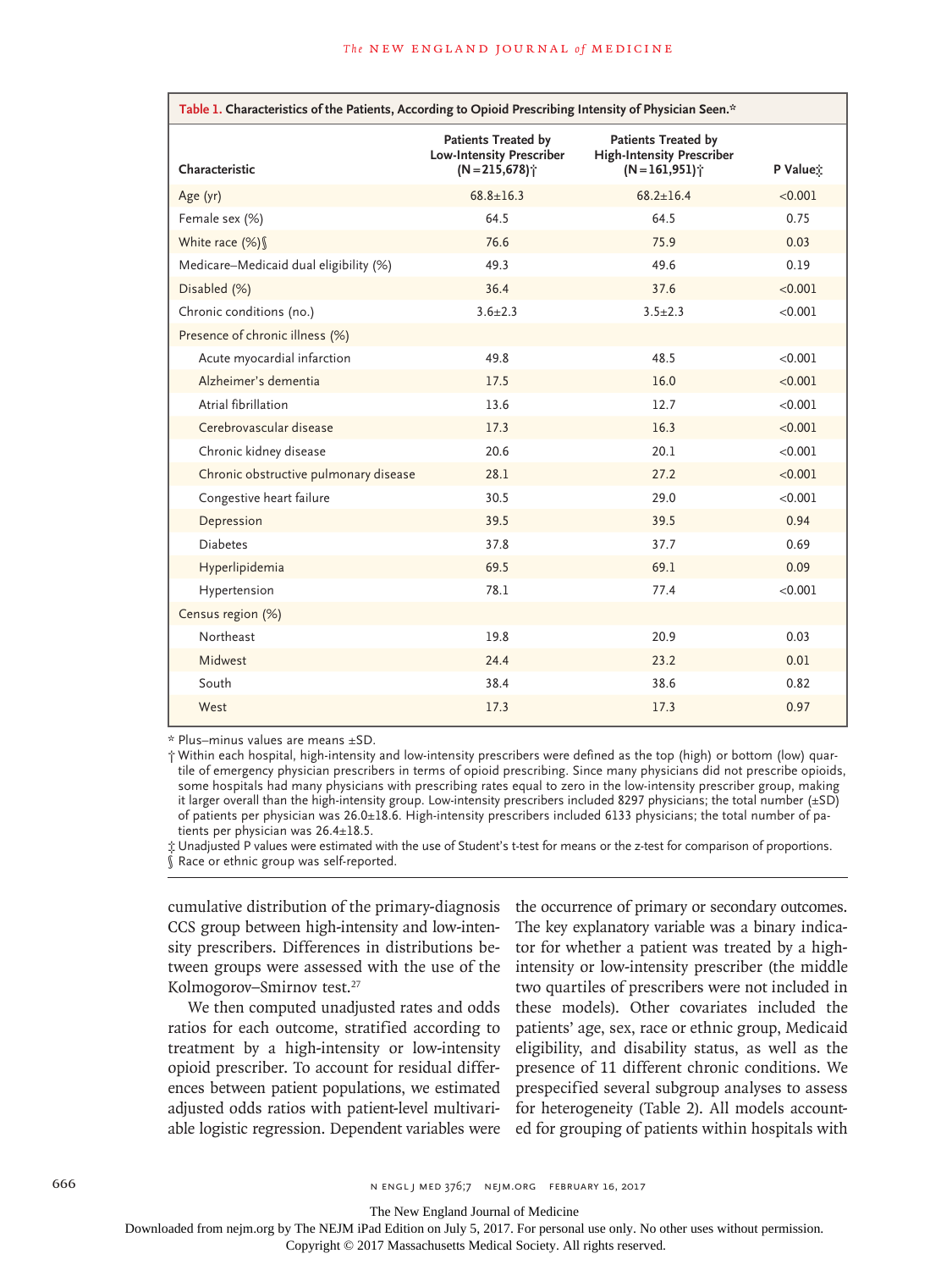the use of robust standard errors clustered at the low-intensity prescribers and high-intensity prehospital level.<sup>28</sup>

The hypothetical long-term effect of filling an initial opioid prescription after an emergency department visit versus not filling a prescription was estimated to approximate the number of patients who would need to be prescribed an initial opioid for one patient to become a long-term user. A definition of "number needed to harm" is provided in the Methods section in the Supplementary Appendix.<sup>29</sup>

We performed additional sensitivity analyses to address the possibility of selection bias and sensitivity to design assumptions (details are provided in the Methods section in the Supplementary Appendix). These analyses included an alternative exposure in which intensity was defined according to the median dose of opioid prescription filled after an emergency department visit, as described above. Replicating our results with an alternative definition of exposure that operates through a similar causal pathway (increased opioid exposure) could argue against selection bias, particularly if the two exposures (dose and frequency of opioid prescribing) are minimally correlated.

All analyses were performed with the use of Stata software, version 14.1 (StataCorp). The 95% confidence intervals around reported estimates reflect 0.025 in each tail, or P values no higher than 0.05.

## **RESULTS**

Our sample consisted of 215,678 patients treated by a low-intensity opioid prescriber and 161,951 patients treated by a high-intensity opioid prescriber during an index emergency department visit. Overall, the characteristics of patients treated by high-intensity opioid prescribers were similar to those of patients treated by low-intensity prescribers, although several differences were significant given the large sample size (Table 1). Diagnoses in patients seen by high-intensity prescribers and those seen by low-intensity prescribers were similar ( $P=0.87$  by the Kolmogorov–Smirnov test for differences in the distribution of 300 CCS groups, according to prescriber group [Fig. S1 in the Supplementary Appendix; for distribution of the top 25 of 300 CCS diagnosis groups, according to prescriber group, see Fig. S2 in the Supplementary Appendix]).

On average, rates of opioid prescribing between 4.56% vs. 4.28%; adjusted odds ratio, 1.07; 95% CI,

scribers varied by a factor of 3.3 within the same hospital (7.3% vs. 24.1% of emergency department visits, P<0.001) (Table 2 and Fig. 1A). Across all subgroups, prescribing rates among high-intensity prescribers were triple those among low-intensity prescribers. The highest average rate was seen among patients who visited the emergency department with an injury (23.7%) (Table 2). There was minimal correlation between physicians' prescribing rates and the median initial dose of an opioid prescription that was filled (r=−0.08) (Fig. S3 and Table S1 in the Supplementary Appendix) or type of opioid prescribed (Table S2 in the Supplementary Appendix).

Overall, long-term opioid use at 12 months was significantly higher among patients treated by high-intensity prescribers than among patients treated by low-intensity prescribers (1.51% vs. 1.16%; unadjusted odds ratio, 1.31; 95% confidence interval [CI], 1.24 to 1.39) (Table 2 and Fig. 2). After adjustment, there was minimal change in this difference (adjusted odds ratio, 1.30; 95% CI, 1.23 to 1.37). This finding corresponds to a number needed to harm of 48 patients receiving an opioid prescription to theoretically lead to 1 excess long-term opioid user.

We observed a stepwise increase in long-term opioid use with exposure to physicians in each quartile of opioid prescribing frequency. As compared with the first (low-intensity) quartile, patients treated by physicians in the second quartile had an adjusted odds ratio for long-term opioid use of 1.10 (95% CI, 1.04 to 1.16) and patients treated by physicians in the third quartile had an adjusted odds ratio of 1.19 (95% CI, 1.12 to 1.25) (Fig. 1B, and Table S3 in the Supplementary Appendix). Differences in long-term opioid use between patients treated by high-intensity prescribers and those treated by low-intensity opioid prescribers were consistent across subgroups, with minimal change after multivariable adjustment (Fig. 2).

Rates of opioid-related hospital encounters and encounters for fall or fracture were significantly higher in the 12 months after an index emergency department visit among patients treated by highintensity opioid prescribers than among patients treated by low-intensity opioid prescribers (rates of any opioid-related encounter, 9.96% vs. 9.73%; adjusted odds ratio, 1.03; 95% CI, 1.00 to 1.05;  $P=0.02$ ; rates of encounters for fall or fracture,

The New England Journal of Medicine

Downloaded from nejm.org by The NEJM iPad Edition on July 5, 2017. For personal use only. No other uses without permission.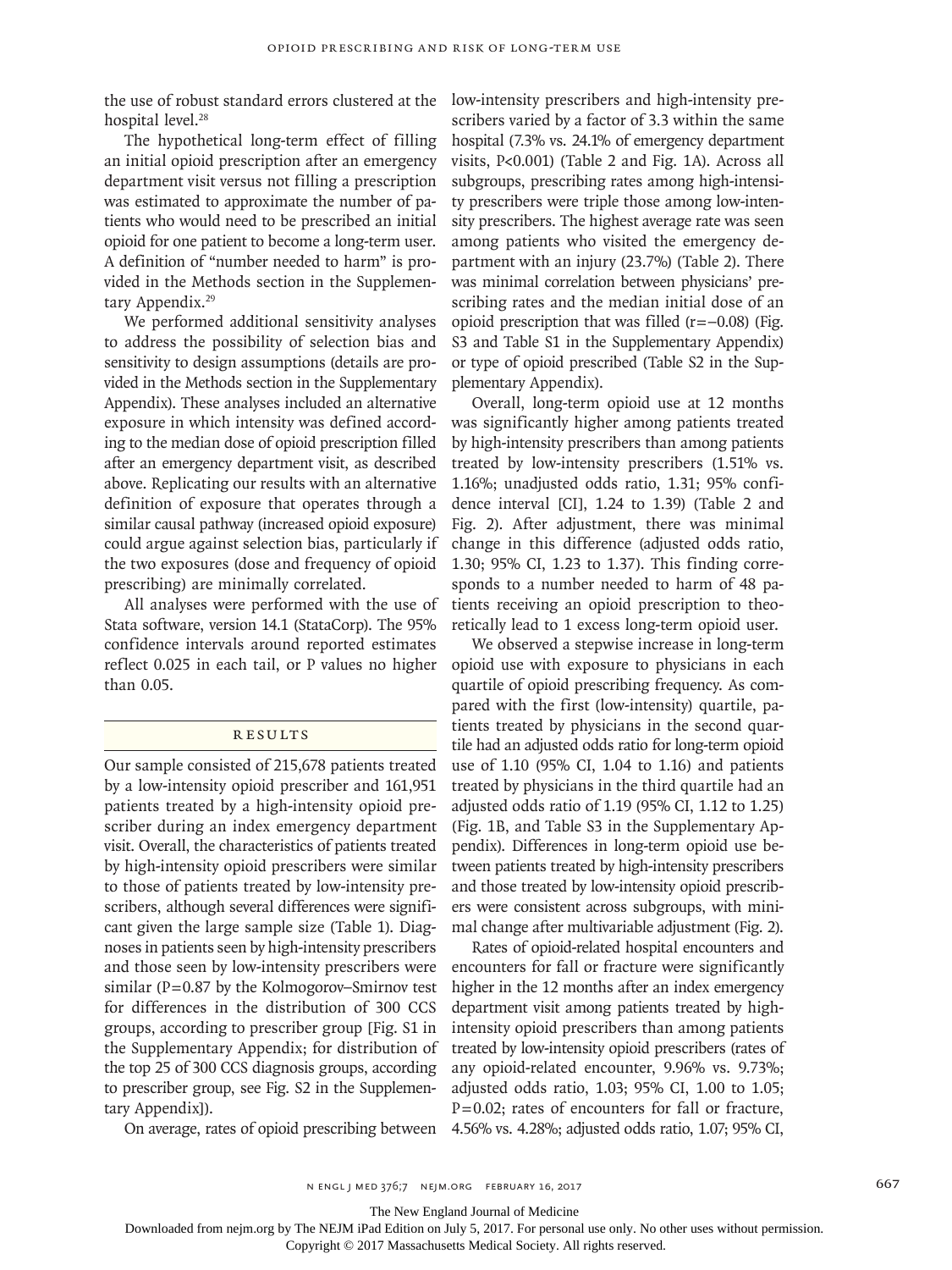**Table 2. Rate of Filling a Prescription for Opioids within 7 Days after Emergency Department Visit and Rate of Long-Term Use, According to Opioid Prescribing Intensity of Physician Seen.\***

| Variable                                                | Initial Rate of Opioid Prescription<br>in Emergency Department |            |                                            | Rate of Long-Term Use       |                              |  |
|---------------------------------------------------------|----------------------------------------------------------------|------------|--------------------------------------------|-----------------------------|------------------------------|--|
|                                                         | Average<br>Rate                                                | Prescriber | Low-Intensity High-Intensity<br>Prescriber | Low-Intensity<br>Prescriber | High-Intensity<br>Prescriber |  |
|                                                         | percent                                                        |            |                                            |                             |                              |  |
| Overall rate of opioid prescribing                      | 14.7                                                           | 7.3        | 24.1                                       | 1.16                        | 1.51                         |  |
| Rate of prescribing according to patient characteristic |                                                                |            |                                            |                             |                              |  |
| Age                                                     |                                                                |            |                                            |                             |                              |  |
| $<$ 65 yr                                               | 17.9                                                           | 8.8        | 28.9                                       | 2.09                        | 2.82                         |  |
| 65-74 yr                                                | 16.4                                                           | 8.4        | 26.4                                       | 0.86                        | 1.00                         |  |
| 75-84 yr                                                | 12.3                                                           | 6.0        | 20.4                                       | 0.68                        | 0.89                         |  |
| $\geq 85$ yr                                            | 8.9                                                            | 4.3        | 15.6                                       | 0.86                        | 1.01                         |  |
| Sex                                                     |                                                                |            |                                            |                             |                              |  |
| Male                                                    | 15.1                                                           | 7.6        | 24.7                                       | 1.22                        | 1.53                         |  |
| Female                                                  | 14.4                                                           | 7.1        | 23.8                                       | 1.13                        | 1.51                         |  |
| Race                                                    |                                                                |            |                                            |                             |                              |  |
| White                                                   | 14.6                                                           | 7.5        | 23.7                                       | 1.16                        | 1.50                         |  |
| <b>Black</b>                                            | 14.9                                                           | 6.8        | 25.0                                       | 1.38                        | 1.87                         |  |
| Medicare-Medicaid dual eligibility                      |                                                                |            |                                            |                             |                              |  |
| No                                                      | 14.4                                                           | 7.4        | 23.4                                       | 0.71                        | 0.87                         |  |
| Yes                                                     | 15.0                                                           | 7.2        | 24.8                                       | 1.62                        | 2.17                         |  |
| No. of chronic conditions;                              |                                                                |            |                                            |                             |                              |  |
| $\mathbf 0$                                             | 18.7                                                           | 9.5        | 29.9                                       | 1.29                        | 1.73                         |  |
| $1$ or $2$                                              | 16.9                                                           | 8.5        | 27.4                                       | 1.07                        | 1.52                         |  |
| $\geq$ 3                                                | 13.3                                                           | 6.5        | 22.0                                       | 1.17                        | 1.48                         |  |
| Alzheimer's disease                                     |                                                                |            |                                            |                             |                              |  |
| No                                                      | 15.9                                                           | 8.0        | 25.9                                       | 1.15                        | 1.52                         |  |
| Yes                                                     | 8.5                                                            | 4.0        | 14.7                                       | 1.19                        | 1.49                         |  |
| <b>Disabled</b>                                         |                                                                |            |                                            |                             |                              |  |
| <b>No</b>                                               | 13.4                                                           | 6.7        | 22.1                                       | 0.71                        | 0.87                         |  |
| Yes                                                     | 17.0                                                           | 8.3        | 27.5                                       | 1.95                        | 2.59                         |  |
| Depression                                              |                                                                |            |                                            |                             |                              |  |
| No                                                      | 14.8                                                           | 7.4        | 24.2                                       | 0.78                        | 1.01                         |  |
| Yes                                                     | 14.5                                                           | 7.1        | 23.9                                       | 1.74                        | 2.28                         |  |
| Census region                                           |                                                                |            |                                            |                             |                              |  |
| Northeast                                               | 11.9                                                           | 5.2        | 20.5                                       | 0.78                        | 1.11                         |  |
| Midwest                                                 | 14.0                                                           | 6.9        | 23.4                                       | 1.27                        | 1.45                         |  |
| South                                                   | 15.9                                                           | 8.4        | 25.3                                       | 1.33                        | 1.81                         |  |
| West                                                    | 16.2                                                           | 7.7        | 26.7                                       | 1.07                        | 1.44                         |  |
| Emergency department visit for injury;                  |                                                                |            |                                            |                             |                              |  |
| No                                                      | 13.7                                                           | 6.7        | 22.7                                       | 1.16                        | 1.53                         |  |
| Yes                                                     | 23.7                                                           | 12.6       | 35.8                                       | 1.14                        | 1.42                         |  |

\* Long-term opioid use was defined as 6 months of days of opioids supplied in the 12 months after an index emergency department visit, excluding the first 30 days after the index emergency department visit.

† The number of chronic conditions among 11 possible conditions is shown. These conditions are the following: acute myocardial infarction, Alzheimer's dementia, atrial fibrillation, cerebrovascular disease, chronic kidney disease, chronic obstructive pulmonary disease, congestive heart failure, depression, diabetes, hyperlipidemia, and hypertension.

‡ An emergency department visit for an injury was defined as any emergency department visit with an "E" code associated with an injury (according to the codes in the *International Classification of Diseases, 9th Revision*). Of patients who visited an emergency department for a reason other than an injury, 195,651 saw low-intensity prescribers and 144,895 saw high-intensity prescribers. Of patients who visited an emergency department because of an injury, 20,027 saw low-intensity prescribers and 17,056 saw high-intensity prescribers.

The New England Journal of Medicine

Downloaded from nejm.org by The NEJM iPad Edition on July 5, 2017. For personal use only. No other uses without permission.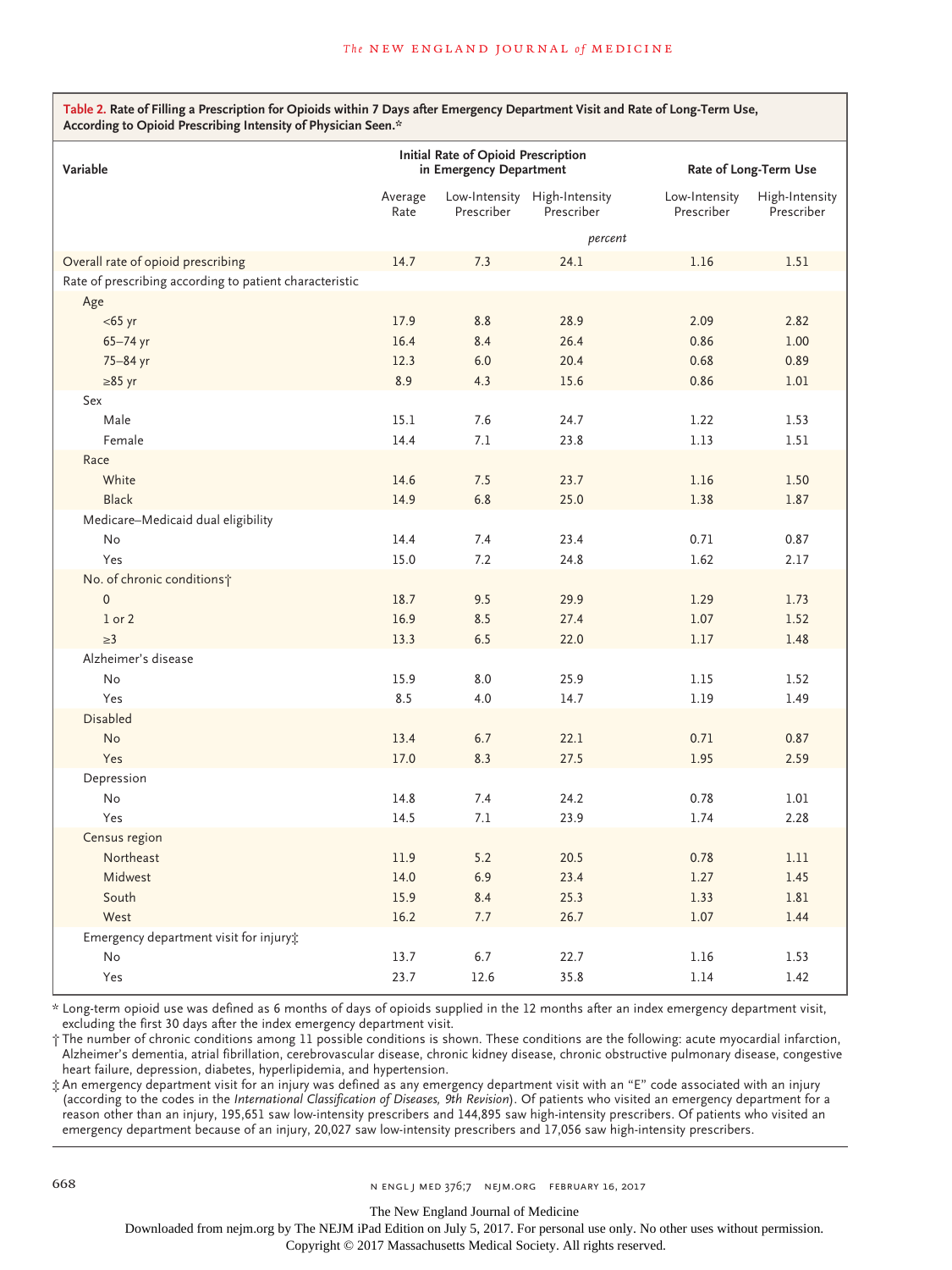1.03 to 1.11; P<0.001) (Table 3). There was no significant difference in 12-month rates of overall hospital encounters or non–opioid-related encounters. Assessment of rates of short-term emergency department revisits for possible evidence of undertreated pain showed that rates of 14-day and 30-day repeat emergency department visits with the same primary diagnosis as the index visit were similar in the two prescriber groups (P>0.07) (Table S4 in the Supplementary Appendix).

We replicated the main analysis described above in multiple other sensitivity analyses, including one that used a propensity score–matched cohort (see the Results section in the Supplementary Appendix), although the finding of increased hospital encounters for falls or fractures with the use of propensity score matching  $(P=0.05)$  and with the use of CCS category fixed effects  $(P=0.12)$  was not significant (Table S6 in the Supplementary Appendix). In analyses in which physicians were categorized as being high or low "dose intensity" prescribers, we found increased odds of long-term opioid use among patients treated by high doseintensity prescribers (odds ratio, 1.32; 95% CI, 1.19 to 1.46) (Table S6 and Fig. S4 in the Supplementary Appendix).

#### Discussion

In a large, national sample of patients enrolled in Medicare Part D who received care in an emergency department and who had not used prescription opioids in the 6 months before the visit to the emergency department, we found substantial variation in the opioid prescribing patterns of emergency physicians within the same hospital. The intensity of a physician's opioid prescribing was positively associated with the probability that a patient would become a long-term opioid user over the subsequent 12 months. Although our study was observational, we sought to minimize selection bias by comparing the characteristics of patients seen by different emergency physicians within the same hospital. The association between physician prescribing rates and increased longterm opioid use was consistent across numerous subgroups and across all quartiles of physician prescribing in a dose–response pattern.

It is commonly thought that opioid dependence often begins through an initial, possibly chance, exposure to a physician-prescribed opioid, although data from studies to empirically evaluate this claim are lacking. Our results provide evidence that this mechanism could drive initiation of long-term opioid use through either increased rates of opioid prescription or prescription of a high, versus a low, dose of opioid. Although causality cannot be established from this observa-



## **Figure 1. Prescribing Rates and Adjusted Odds Ratios for Long-Term Opioid Use, According to Quartile of Physician Opioid Prescribing.**

Panel A shows rates of opioid prescribing by emergency physicians according to within-hospital quartile. I bars represent 95% confidence intervals. Panel B shows the adjusted odds ratios and corresponding 95% confidence intervals for rates of long-term opioid use, according to quartile of physician opioid prescribing. Physicians in each quartile were compared with those in the lowest prescribing quartile. Odds ratios were estimated with the use of logistic-regression models.

n engl j med 376;7 nejm.org February 16, 2017 669

The New England Journal of Medicine

Downloaded from nejm.org by The NEJM iPad Edition on July 5, 2017. For personal use only. No other uses without permission.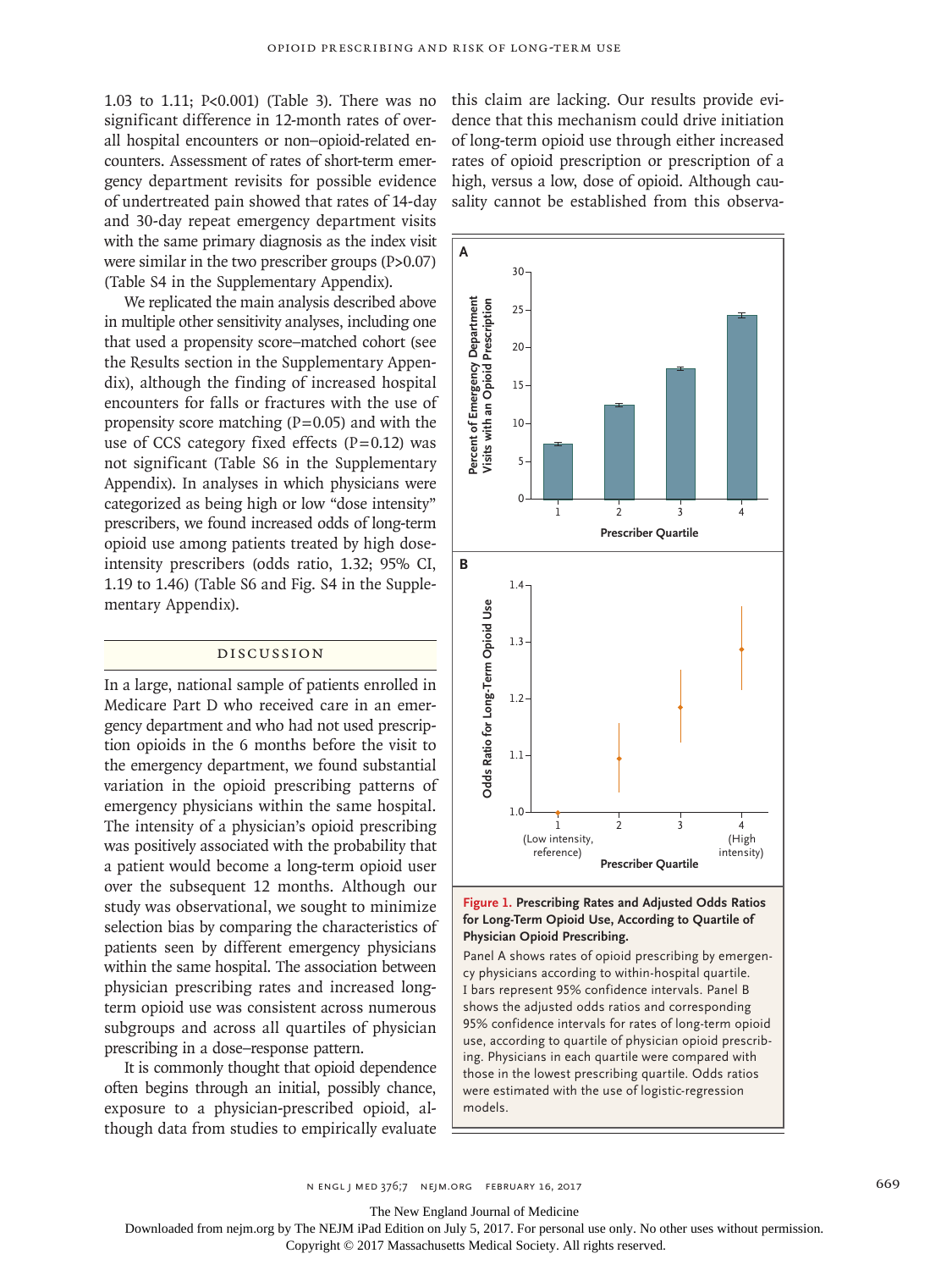| Subgroup                              |            |                     |     |               | <b>Odds Ratio</b>    |
|---------------------------------------|------------|---------------------|-----|---------------|----------------------|
|                                       |            |                     |     | -- Unadjusted | - Adjusted (95% CI)  |
| Overall opioid use at 12 mo           |            |                     |     | 1.31          | $1.30(1.23 - 1.37)$  |
| Age                                   |            |                     |     |               |                      |
| $<$ 65 yr                             |            |                     |     | 1.36          | $1.37(1.27 - 1.48)$  |
| $65 - 74$ yr                          |            |                     |     | 1.16          | $1.17(1.03 - 1.32)$  |
| 75-84 yr                              |            |                     |     | 1.32          | $1.33(1.15-1.54)$    |
| $\geq 85$ yr                          |            |                     |     | 1.18          | $1.18(0.98 - 1.42)$  |
| Sex                                   |            |                     |     |               |                      |
| Male                                  |            |                     |     | 1.26          | $1.25(1.14-1.37)$    |
| Female                                |            |                     |     | 1.34          | $1.33(1.24 - 1.43)$  |
| Race                                  |            |                     |     |               |                      |
| White                                 |            |                     |     | 1.29          | $1.28(1.20-1.37)$    |
| Black                                 |            |                     |     | 1.36          | $1.35(1.19-1.53)$    |
| Census region                         |            |                     |     |               |                      |
| Northeast                             |            |                     |     | 1.43          | $1.42(1.23 - 1.64)$  |
| Midwest                               |            |                     |     | 1.14          | $1.12(1.00-1.27)$    |
| South                                 |            |                     |     | 1.37          | $1.36(1.25-1.48)$    |
| West                                  |            |                     |     | 1.35          | $1.34(1.17-1.53)$    |
| No. of chronic conditions             |            |                     |     |               |                      |
| None                                  |            |                     |     | 1.35          | $1.36(1.15-1.61)$    |
| $1$ or $2$                            |            |                     |     | 1.43          | $1.41(1.26 - 1.58)$  |
| $\geq$ 3                              |            |                     |     | 1.26          | $1.25(1.17-1.34)$    |
| Medicare-Medicaid dual eligibility    |            |                     |     |               |                      |
| No                                    |            |                     |     | 1.22          | $1.20(1.08-1.33)$    |
| Yes                                   |            |                     |     | 1.35          | $1.34(1.26 - 1.44)$  |
| Depression                            |            |                     |     |               |                      |
| N <sub>o</sub>                        |            |                     |     | 1.30          | $1.29(1.18-1.41)$    |
| Yes                                   |            |                     |     | 1.32          | $1.30(1.21 - 1.40)$  |
| Emergency department visit for injury |            |                     |     |               |                      |
| <b>No</b>                             |            |                     |     | 1.32          | $1.30(1.23 - 1.38)$  |
| Yes                                   |            |                     |     | 1.25          | $1.25(1.05-1.49)$    |
| Alzheimer's disease                   |            |                     |     |               |                      |
| No                                    |            |                     |     | 1.32          | $1.31(1.23 - 1.39)$  |
| Yes                                   |            |                     |     | 1.26          | $1.26(1.09-1.44)$    |
| Disabled                              |            |                     |     |               |                      |
| <b>No</b>                             |            |                     |     | 1.23          | $1.24(1.13-1.36)$    |
| Yes                                   |            |                     |     | 1.33          | $1.34$ $(1.25-1.44)$ |
|                                       | 0.8<br>1.2 | 1.6                 | 2.0 |               |                      |
|                                       |            |                     |     |               |                      |
|                                       |            | Odds Ratio (95% CI) |     |               |                      |

## **Figure 2. Unadjusted and Adjusted Odds Ratios for Long-Term Opioid Use, According to Treatment by High-Intensity or Low-Intensity Opioid Prescriber.**

All unadjusted odds ratios were estimated with the use of bivariate logistic regression with the occurrence of longterm opioid use as the dependent variable and exposure to a high-intensity provider as the key explanatory variable. All adjusted models had further adjustment for the patients' age, sex, race or ethnic group, Medicare–Medicaid dual eligibility, and disability status and the presence of 11 chronic conditions.

tional study, if our results represent a causal relationship, for every 48 patients prescribed a new opioid in the emergency department who might not otherwise use opioids, 1 will become a longterm user; this is a low number needed to harm for such a common therapy.

Of course, prescriptions provided by other physicians in the months after an emergency department visit are necessary for long-term opioid use to take hold. Conversion to long-term use may be driven partly by clinical "inertia" leading outpatient clinicians to continue providing previous prescriptions. Such clinical inertia may affect only a narrow segment of the population; this could explain why rates of initial opioid prescribing may vary by a factor of three, whereas long-term use varies by only approximately 30%. It is important to acknowledge that patients treated by high-

670 n engl j med 376;7 nejm.org February 16, 2017

The New England Journal of Medicine

Downloaded from nejm.org by The NEJM iPad Edition on July 5, 2017. For personal use only. No other uses without permission.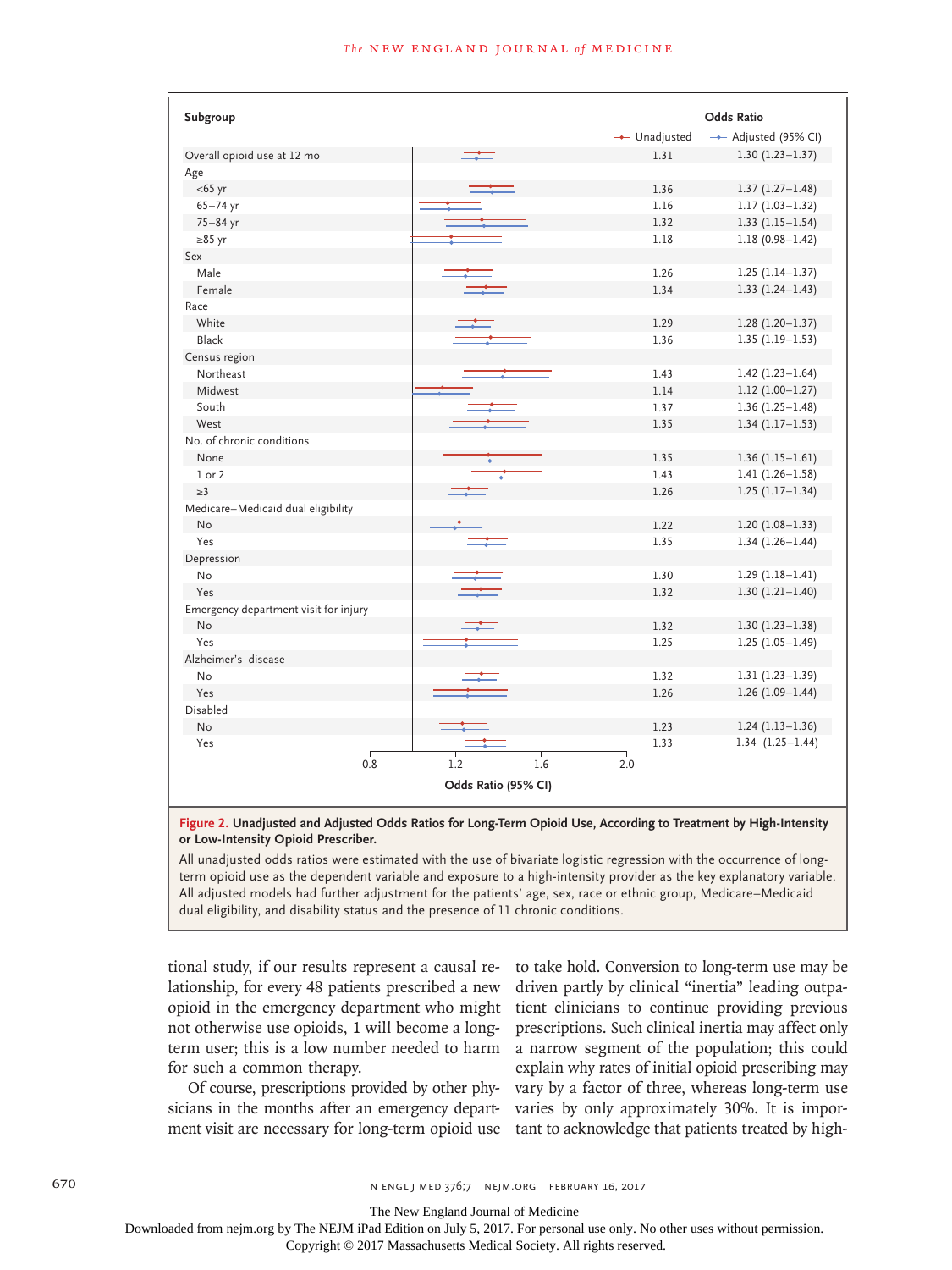| Table 3. Hospital Encounters within 12 Months after an Index Emergency Department Visit to a Low-Intensity or High-<br>Intensity Opioid Prescriber.* |                                |                                                                                                           |                                                     |          |  |  |
|------------------------------------------------------------------------------------------------------------------------------------------------------|--------------------------------|-----------------------------------------------------------------------------------------------------------|-----------------------------------------------------|----------|--|--|
| <b>Type of Hospital Encounter</b>                                                                                                                    | 12-Mo Encounter Rate           |                                                                                                           | <b>Adjusted Odds Ratio</b><br>(95% CI) <sup>*</sup> | P Value; |  |  |
|                                                                                                                                                      | Prescriber<br>$(N = 215, 678)$ | Patients Treated Patients Treated<br>by Low-Intensity by High-Intensity<br>Prescriber<br>$(N = 161, 951)$ |                                                     |          |  |  |
| % of patients                                                                                                                                        |                                |                                                                                                           |                                                     |          |  |  |
| Any hospital encounter                                                                                                                               | 60.5                           | 60.3                                                                                                      | $0.99(0.97 - 1.00)$                                 | 0.13     |  |  |
| Any hospitalization                                                                                                                                  | 46.1                           | 45.8                                                                                                      | $0.99(0.97 - 1.00)$                                 | 0.15     |  |  |
| Any emergency department visit                                                                                                                       | 57.4                           | 57.1                                                                                                      | $0.99(0.97 - 1.00)$                                 | 0.07     |  |  |
| Any opioid-related hospital encounter                                                                                                                | 9.73                           | 9.96                                                                                                      | $1.03(1.00-1.05)$                                   | 0.02     |  |  |
| Fall or fracture                                                                                                                                     | 4.28                           | 4.56                                                                                                      | $1.07(1.03 - 1.11)$                                 | < 0.001  |  |  |
| Constipation                                                                                                                                         | 4.16                           | 4.11                                                                                                      | $0.99(0.96 - 1.02)$                                 | 0.44     |  |  |
| Respiratory failure                                                                                                                                  | 2.04                           | 2.01                                                                                                      | $0.98(0.94 - 1.03)$                                 | 0.46     |  |  |
| Opioid poisoning                                                                                                                                     | 0.07                           | 0.10                                                                                                      | $1.40(1.12 - 1.74)$                                 | < 0.001  |  |  |
| Any selected non-opioid-related<br>hospital encounter                                                                                                | 11.77                          | 11.75                                                                                                     | $1.00(0.98 - 1.02)$                                 | 0.85     |  |  |
| Hyperglycemia                                                                                                                                        | 0.24                           | 0.24                                                                                                      | $0.99(0.87 - 1.14)$                                 | 0.93     |  |  |
| Urinary tract infection                                                                                                                              | 1.08                           | 1.13                                                                                                      | $1.04(0.98 - 1.11)$                                 | 0.17     |  |  |
| Atrial fibrillation                                                                                                                                  | 6.48                           | 6.39                                                                                                      | $0.98(0.95 - 1.01)$                                 | 0.24     |  |  |
| Stroke                                                                                                                                               | 4.12                           | 4.08                                                                                                      | $0.99(0.96 - 1.02)$                                 | 0.52     |  |  |

\* A hospital encounter refers to a hospitalization or an emergency department visit. Definitions are provided in the Methods section in the Supplementary Appendix. CI denotes confidence interval.

† Adjusted odds ratios and P values were estimated with the use of logistic-regression models with occurrence of an opioid-related hospitalization in the 12 months after an emergency department visit as the dependent variable. The key covariate was an indicator for being seen by a high-intensity or a low-intensity prescriber. All models were adjusted for age, sex, race and ethnic group, Medicare–Medicaid dual eligibility, and the presence of 11 chronic conditions.

intensity opioid prescribers may have disproportionately required appropriate opioid therapy, although some of the variation we observed in rates of opioid prescribing may also indicate overuse. If differences in appropriate use were a major driver of variation in prescribing, we may have expected increased rates of short-term emergency department revisits due to inadequately treated pain among the low-intensity prescriber groups. However, we did not find a difference in such rates between prescriber groups; this suggests that increased opioid prescribing did not prevent revisits to the emergency department.

Our results are unlikely to be explained by selection bias for several reasons. First, our analysis focused on variation in opioid prescribing of emergency physicians within the same hospital; these physicians are unlikely to select or attract systematically different patient populations. Second, even

though there were small differences in characteristics between patients treated by the two prescriber groups, adjustment for these characteristics did not change our results with respect to long-term opioid use. We also replicated our results in a range of sensitivity analyses, and the case mix of emergency department visits across 300 diagnosis categories was statistically indistinguishable between groups. In addition, we replicated our results with an alternative exposure definition based on opioid dose; this exposure was minimally correlated with the frequency of opioid prescribing by physicians.

Our study has several limitations. Most important, this is an observational study and cannot be interpreted as causal, although our findings were robust in several sensitivity analyses addressing selection bias. Second, since we could not observe whether an opioid prescription was appro-

The New England Journal of Medicine

Downloaded from nejm.org by The NEJM iPad Edition on July 5, 2017. For personal use only. No other uses without permission.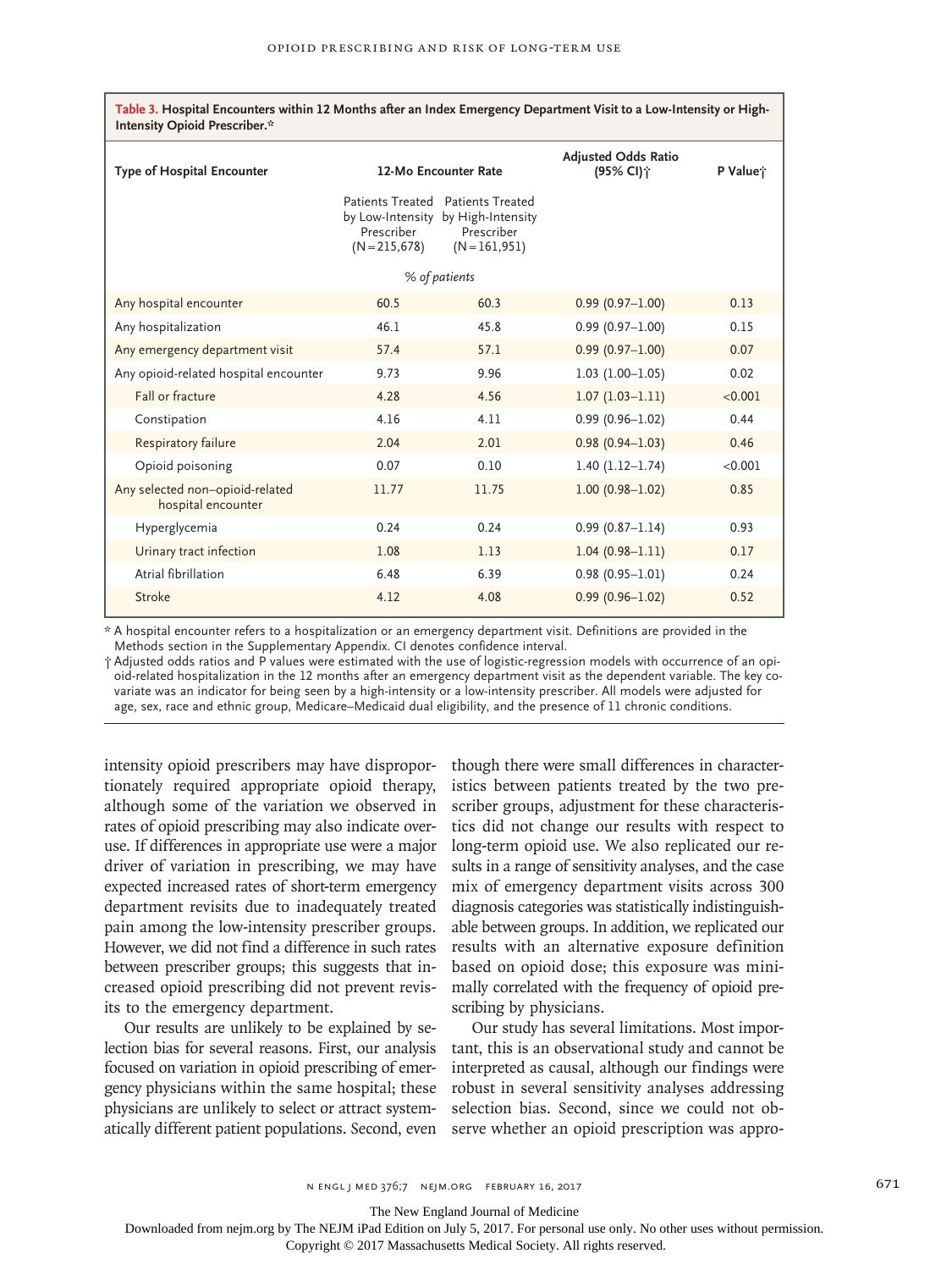priate, our ability to quantify the extent of overuse of opioids was limited. Third, because we focused on Medicare patients with Part D enrollment and emergency department visits, our results may not be generalizable to other populations. However, the growing prevalence of opioid misuse among the elderly makes this an important group to study. $16,24$  Fourth, the association between high-intensity opioid prescribers and opioid-related hospital encounters within 12 months after the index emergency department visit was small and not significant in some sensitivity analyses. In addition, for outcomes with a significant association, the absolute difference in rates of hospital encounters between groups was small (e.g., an absolute difference of 0.23 percentage points for any opioid-related encounter) (Table 3). Therefore, we have weaker evidence to support this association than our results on long-term opioid use, and if it were causal, the clinical magnitude of this association would be small. Fifth, we were unable to unequivocally attribute an opioid prescription to an emergency physician; however, our analyses were robust with respect to a stricter threshold of 3 days to fill a prescription for opioids from an emergency physician.<sup>16</sup>

Finally, our statistical tests do not account for the false positive rate associated with multiple secondary analyses; therefore, P values should be regarded as exploratory.

In conclusion, we found variation by a factor of more than three in rates of opioid prescribing by emergency physicians within the same hospital and increased rates of long-term opioid use among patients treated by high-intensity opioid prescribers. These results suggest that an increased likelihood of receiving an opioid for even one encounter could drive clinically significant future long-term opioid use and potentially increased adverse outcomes among the elderly. Future research may explore whether this variation reflects overprescription by some prescribers and whether it is amenable to intervention.

Supported by a grant from the Office of the Director, National Institutes of Health (NIH) (NIH Director's Early Independence Award, 1DP5OD017897-01, to Dr. Jena).

Dr. Barnett reports serving as medical advisor to and holding stock in Ginger.io; and Dr. Jena, receiving consulting fees from Pfizer, Hill-Rom Services, Bristol-Myers Squibb, Novartis Pharmaceuticals, Vertex Pharmaceuticals, and Precision Health Economics. No other potential conflict of interest relevant to this article was reported.

Disclosure forms provided by the authors are available with the full text of this article at NEJM.org.

#### **References**

**1.** Vital signs: overdoses of prescription opioid pain relievers — United States, 1999–2008. MMWR Morb Mortal Wkly Rep 2011;60:1487-2.

**2.** Prescription opioid overdose data. Atlanta: Centers for Disease Control and Prevention, 2016 (http://www.cdc.gov/ drugoverdose/data/overdose.html).

**3.** National Institute on Drug Abuse. America's addiction to opioids: heroin and prescription drug abuse. May 14, 2014 (https://www.drugabuse.gov/about-nida/ legislative-activities/testimony-to -congress/2016/americas-addiction-to

-opioids-heroin-prescription-drug-abuse). **4.** Healthcare Cost and Utilization Project. Hospital inpatient utilization related to opioid overuse among adults, 1993- 2012. August 2014 (https://www.hcup-us .ahrq.gov/reports/statbriefs/sb177

-Hospitalizations-for-Opioid-Overuse.jsp). **5.** Vestal C. Older addicts squeezed by opioid epidemic. Stateline. July 26, 2016 (http://pew.org/2asv3TO).

**6.** Dufour R, Joshi AV, Pasquale MK, et al. The prevalence of diagnosed opioid abuse in commercial and Medicare managed care populations. Pain Pract 2014; 14(3):E106-E115.

**7.** Makris UE, Abrams RC, Gurland B,

Reid MC. Management of persistent pain in the older patient: a clinical review. JAMA 2014;312:825-36.

**8.** Miller M, Stürmer T, Azrael D, Levin R, Solomon DH. Opioid analgesics and the risk of fractures in older adults with arthritis. J Am Geriatr Soc 2011;59:430-8. **9.** Solomon DH, Rassen JA, Glynn RJ, Lee J, Levin R, Schneeweiss S. The comparative safety of analgesics in older adults with arthritis. Arch Intern Med 2010;170:1968-76.

**10.** Buckeridge D, Huang A, Hanley J, et al. Risk of injury associated with opioid use in older adults. J Am Geriatr Soc 2010; 58:1664-70.

**11.** O'Neil CK, Hanlon JT, Marcum ZA. Adverse effects of analgesics commonly used by older adults with osteoarthritis: focus on non-opioid and opioid analgesics. Am J Geriatr Pharmacother 2012;10:331-42.

**12.** Butler MM, Ancona RM, Beauchamp GA, et al. Emergency department prescription opioids as an initial exposure preceding addiction. Ann Emerg Med 2016;68:202-8.

**13.** Frank R. Targeting the opioid drug crisis: a Health and Human Services initiative. Health Affairs Blog. April 3, 2015 (http://healthaffairs.org/blog/2015/04/03/

targeting-the-opioid-drug-crisis-a-health -and-human-services-initiative/).

**14.** Department of Health and Human Services Behavioral Health Coordinating Committee. Addressing prescription drug abuse in the United States: current activities and future opportunities. 2014 (https:// www.cdc.gov/drugoverdose/pdf/hhs \_prescription\_drug\_abuse\_report\_09

.2013.pdf).

**15.** Kuo Y-F, Raji MA, Chen N-W, Hasan H, Goodwin JS. Trends in opioid prescriptions among Part D Medicare recipients from 2007 to 2012. Am J Med 2016;129(2): 221.e21-221.e30.

**16.** Jena AB, Goldman D, Karaca-Mandic P. Hospital prescribing of opioids to Medicare beneficiaries. JAMA Intern Med 2016;176:990-7.

**17.** Poon SJ, Greenwood-Ericksen MB. The opioid prescription epidemic and the role of emergency medicine. Ann Emerg Med 2014;64:490-5.

**18.** Tamayo-Sarver JH, Dawson NV, Cydulka RK, Wigton RS, Baker DW. Variability in emergency physician decision making about prescribing opioid analgesics. Ann Emerg Med 2004;43:483-93.

**19.** Pletcher MJ, Kertesz SG, Kohn MA, Gonzales R. Trends in opioid prescribing

672 **N ENGL J MED 376;7 NEJM.ORG FEBRUARY 16, 2017** 

The New England Journal of Medicine

Downloaded from nejm.org by The NEJM iPad Edition on July 5, 2017. For personal use only. No other uses without permission.